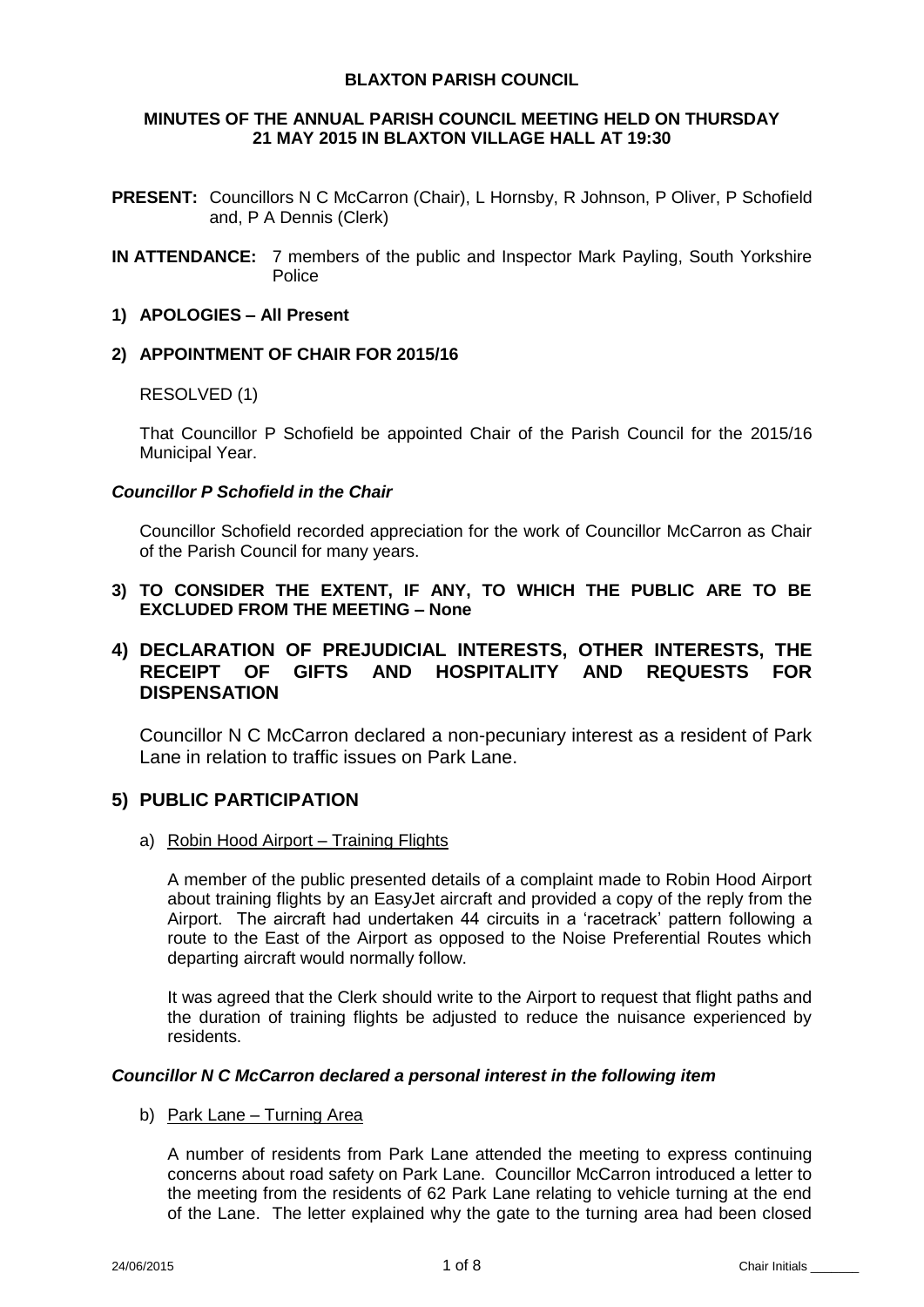recently but confirmed that the gate would be open as much as possible to facilitate turning by vehicles unable to turn in the drives of the properties which they were visiting. The letter also pointed out the need for vehicles to turn a low speed and explained that the gate may be closed on occasions to allow safe play by children.

After a lengthy discussion the Chair drew this item to a close and explained that the Council would consider the matter further under Item 14(a) – Matters Arising.

## **6) APPOINTMENT OF VICE-CHAIR FOR 2015/16**

RESOLVED (2)

That Councillor N C McCarron be appointed Vice-Chair of the Parish Council for the 2015/16 Municipal Year.

## **7) APPOINTMENT OF INTERNAL AUDITOR FOR 2015/16**

RESOLVED (3)

That Graham Cawthorne be reappointed Internal Auditor for 2015/16.

## **8) APPOINTMENT OF PARISH COUNCILLORS TO UNDERTAKE THE HALF YEARLY INTERNAL AUDIT OF THE ACCOUNTS FOR 2015/16**

### RESOLVED (4)

That Councillors L Hornsby and P Oliver be appointed to perform the half yearly Internal Audit for 2015/16.

### **9) APPOINTMENT OF REPRESENTATIVE AND DEPUTY REPRESENTATIVE TO DMBC PARISH COUNCILS JOINT CONSULTATIVE COMMITTEE FOR 2015/16**

RESOLVED (5)

That Councillor N C McCarron be appointed Parish Council representative and that Councillor R Johnson be appointed Deputy representative to the DMBC Parish Councils' Joint Consultative Committee for 2015/16.

## **10) APPOINTMENT OF REPRESENTATIVES (2) TO THE BLAXTON VILLAGE HALL COMMITTEE FOR 2015/16**

RESOLVED (6)

That Parish Councillors N C McCarron and R Johnson be appointed as Parish Council representatives on the Blaxton Village Hall Committee for 2015/16.

## **11) APPOINTMENT OF REPRESENTATIVES (2) TO THE BLAXTON AND FINNINGLEY PLAYING FIELD ASSOCIATION FOR 2015/16**

RESOLVED (7)

That Parish Councillors P Schofield and L Hornsby be appointed Parish Council representatives on the Blaxton and Finningley Playing Field Association for 2015/16.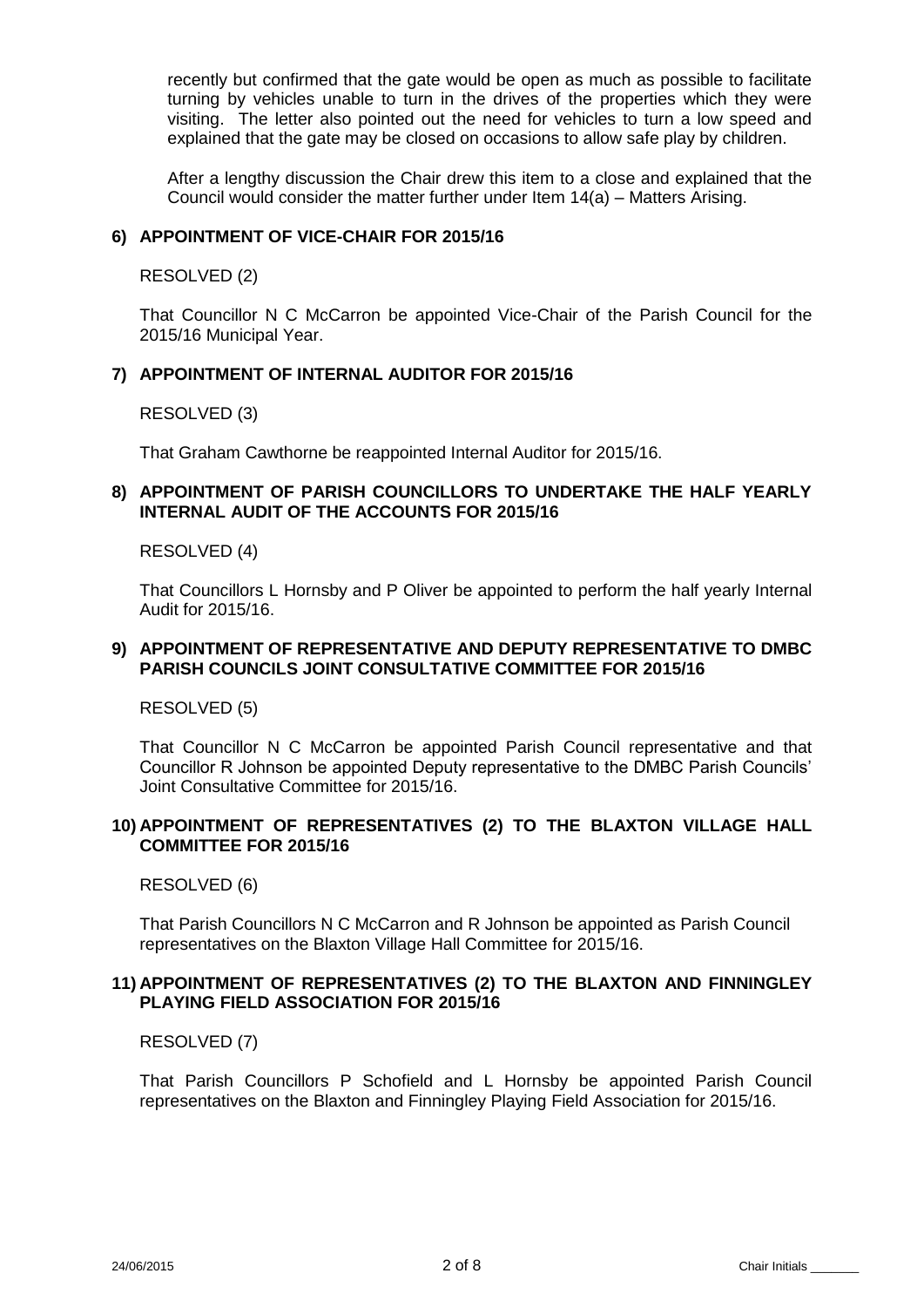## **12) APPOINTMENT OF REPRESENTATIVES (2) TO THE SOUTH YORKSHIRE BRANCH OF THE YORKSHIRE LOCAL COUNCIL ASSOCIATIONS FOR 2015/16**

RESOLVED (8)

That Councillors N C McCarron and P Oliver be appointed Parish Council representatives to the South Yorkshire Branch of the Yorkshire Local Councils' Associations for 2015/16.

# **13) MINUTES OF THE ANNUAL PARISH MEETING AND MINUTES OF THE PARISH COUNCIL MEETING HELD ON 16 APRIL 2015**

### RESOLVED (9)

That the Minutes of the Annual Parish Meeting and the Parish Council Meeting held on 16 April 2015 be confirmed as correct records and signed by the Chair.

### **14) MATTERS ARISING FROM THE MINUTES (Not included under regular Items below)**

### a) Park Lane Issues – Resolution 3

The Council discussed possible actions to help resolve the issue of vehicle turning on Park Lane. It was noted that there was no action which could be taken by DMBC Planning Enforcement and that Highways Development was investigating if Section 31 of the Highways Act 1980 had any bearing on the situation with regard to vehicle turning.

Possible ways forwards including mediation by a DMBC Communities Officer and the establishment of a legally binding agreement between residents of properties on Park Lane and their successors were discussed. The letter from residents at 62 Park Lane confirming that the gate would be open as much as possible, subject to the safety of playing children, respectful use of the turning area and the use of other residents' drives for vehicles to turn when visiting their properties wherever practicable was welcomed.

RESOLVED (10)

That the Clerk acknowledge the letter received from the residents at 62 Park Lane and ask if they would consider displaying a sign indicating that turning was permitted when unavailable at the property which had been visited subject to respectful use of the turning area and closing the gate after use if found closed on arrival.

b) Park Lane – Litter and Hedge Maintenance – **Noted**

## **15) POLICING ISSUES**

a) Airport Villages Report for April 2015 – **Noted**

### **16) DMBC COMMUNITIES EAST AREA TEAM ISSUES – None**

### **17) WARD MEMBER REPORT**

RESOLVED (11)

That Ward Members be extended an invitation to attend a Parish Council meeting in the near future to meet the Members and gain an understanding of some of the matters which exercise the Parish Council.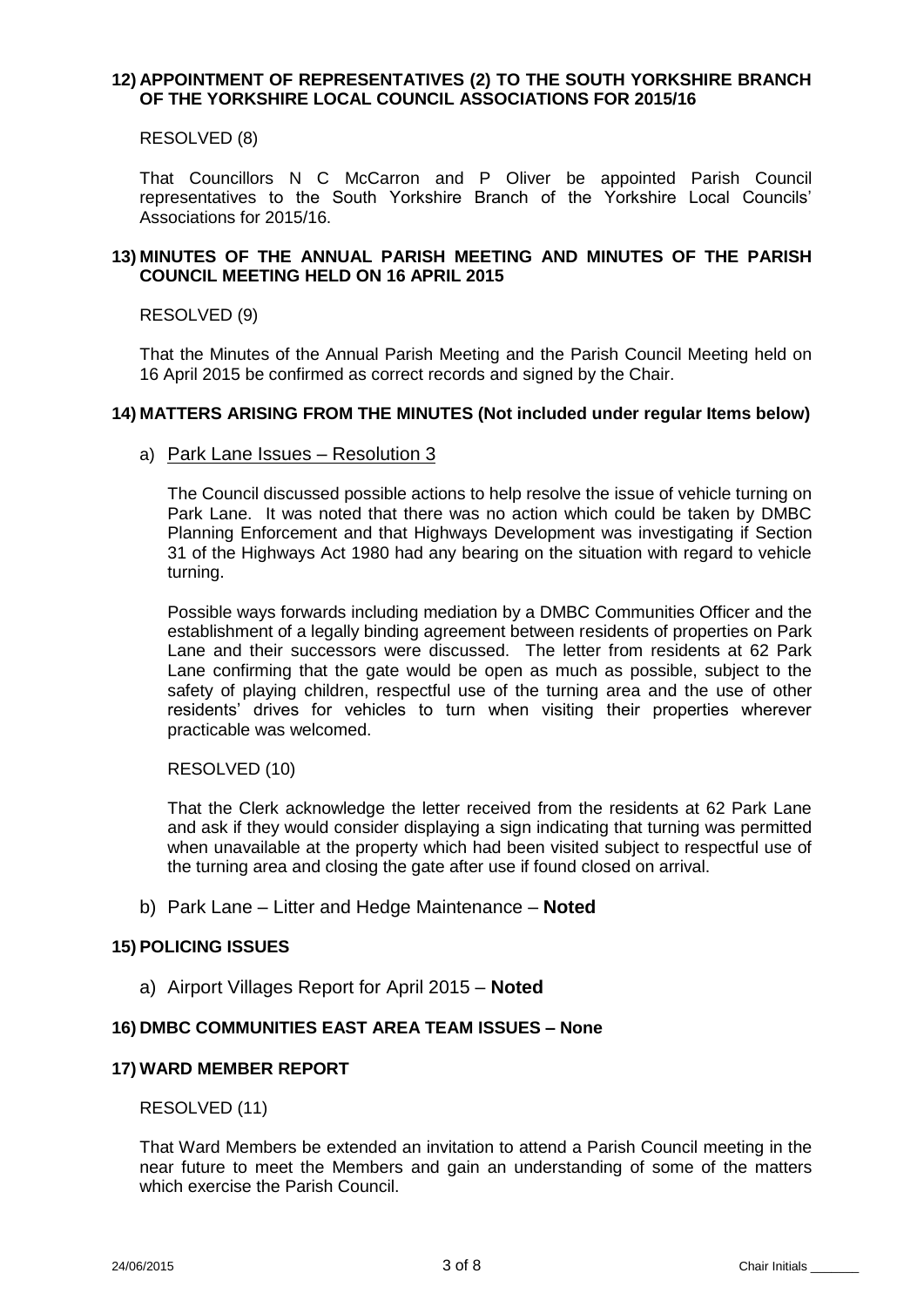# **18) ACCOUNTS & FINANCIAL MATTERS**

# a) May 2015 Payments

RESOLVED (12)

That the following payments be authorised for payment:-

| Payee/Invoice No     | <b>Description</b>                          | <u>Net</u> | VAT   | <b>Total</b> |
|----------------------|---------------------------------------------|------------|-------|--------------|
| Need A Hand          | Clear Moss from BPF Basketball              | 75.00      | 0.00  | 75.00        |
| 1532                 | Court, apply herbicide - 01/05/15           |            |       |              |
| Need A Hand          | <b>Strim Blaxton Playing Field Entrance</b> | 25.00      | 0.00  | 25.00        |
| 1533                 | 01/05/15                                    |            |       |              |
| Need A Hand          | Strim grass on Joint Playing Field          | 50.00      | 0.00  | 50.00        |
| 1534                 | Ramp, apply herbicide 05/05/15              |            |       |              |
| Need A Hand          | Spring planting of three planters -         | 260.00     | 0.00  | 260.00       |
| 1535                 | 07/05/2015                                  |            |       |              |
| Glendale Countryside | BPF Grass Cutting 10 and 24/04/14           | 69.24      | 13.85 | 83.09        |
| (formerly Veolia)    |                                             |            |       |              |
| GC446PARISH0005      |                                             |            |       |              |
| P A Dennis           | Salary May 2015                             | 280.20     | 0.00  | 280.20       |
| P A Dennis           | Office, Telephone, Broadband                | 23.60      | 0.00  | 23.60        |
|                      | Allowance May 15                            |            |       |              |
| P A Dennis           | Reimbursement for 1&1 Website               | 4.99       | 1.00  | 5.99         |
|                      | Hosting costs 08/05/15 - 08/06/15           |            |       |              |
| <b>HMRC</b>          | <b>Month 2 Contributions</b>                | 71.40      | 0.00  | 71.40        |
|                      |                                             |            | Total | 874.28       |

b) Bank Reconciliation April 2015 – **Noted**

- c) Balances against the Precept to 17 May 2015 **Noted**
- d) Conservation of War Memorial Resolution 7 Quotation Summary

# RESOLVED (13)

That consideration of this item be deferred until the meeting to be held on 18 June 2015.

e) Payment to Substitute Clerk for Clerking Meeting on 19 March 2015 – Resolution 8

# RESOLVED (14)

That it be noted with appreciation that Mrs J Worthington was happy to have helped out on this occasion and did not wish to claim payment.

f) Insurance Quotations to take effect from 1 June 2015

RESOLVED (15)

That the Council renew its insurance with Came and Company with effect from 1 June 2015 for a three year term under a long-term agreement at a cost of £421.61 for 2015/16 which will be subject only to inflation rises and changes in cover requirements in future years.

g) YLCA – Good Councillor Guide 4th Edition available with recent addendum – **Email link to Members**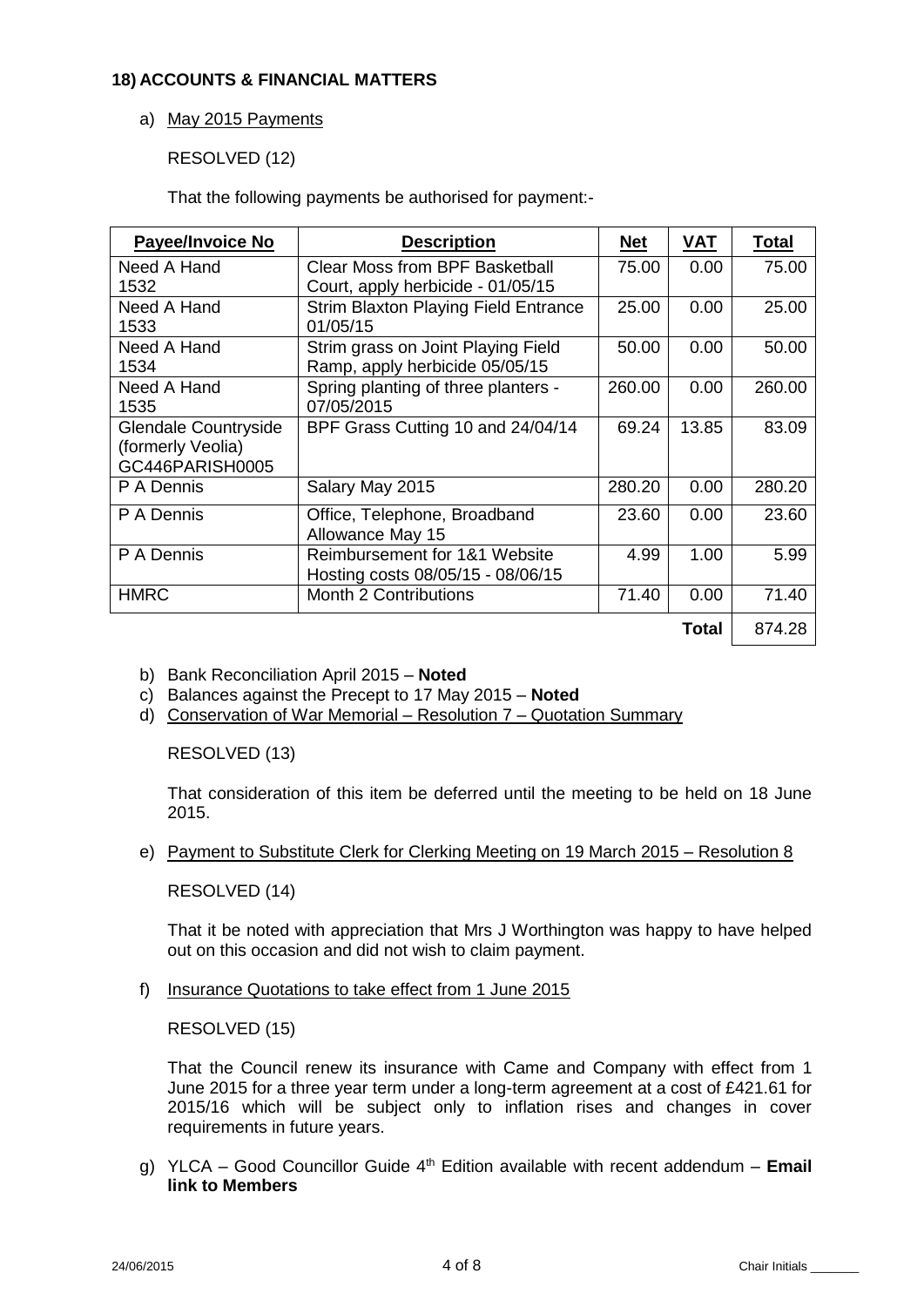## h) Employee Pensions

RESOLVED (16)

That it be noted that the Clerk had registered the Parish Council with the Pension Regulator and that updates would be provided to the Council as the automatic pensions enrolment process progressed.

# i) Transparency Code

RESOLVED (17)

That in addition to a change in the External Audit regime for Councils with a turnover not exceeding £25,000 from 1 April 2017 it be noted that the Council had a duty to publish the following details on its website from 1 July 2015

- All items of expenditure above £100
- Fnd of Year accounts
- Annual Governance Statement
- Internal audit Report
- List of Councillor or member responsibilities
- Details of public land and building assets
- j) Local Bus Service

Councillor Schofield raised the issue of local bus services travelling between Blaxton and Doncaster via Robin Hood Airport which resulted in a journey time of around 45 minutes for a journey of approximately 7 miles, an average speed of less than 10 miles an hour.

RESOLVED (18)

That the South Yorkshire Transport Executive be requested to:-

- explain why all journeys have to travel via the Airport
- provide details of Services which travel via the Airport including passenger numbers boarding and alighting at the Airport, Blaxton and Finningley for each journey over an average week.

# **19) PLANNING**

a) Planning Applications

| <b>Application No and</b>                                                | <b>Details</b>                                                                                                                                                                                                                                                 | <b>Comments</b>                                                                                                                                           |  |
|--------------------------------------------------------------------------|----------------------------------------------------------------------------------------------------------------------------------------------------------------------------------------------------------------------------------------------------------------|-----------------------------------------------------------------------------------------------------------------------------------------------------------|--|
| <b>Address</b>                                                           |                                                                                                                                                                                                                                                                |                                                                                                                                                           |  |
| 15/00873/FULFT<br>The Paddocks, Back Lane.<br><b>Blaxton, Doncaster</b>  | Erection of single storey<br>pitched roof extension to<br>detached garage                                                                                                                                                                                      | Neither support nor object                                                                                                                                |  |
| 15/01057/REMM<br>Land at Station Road,<br>Blaxton, Doncaster, DN9<br>3AQ | Details of Access.<br>Appearance, Landscaping,<br>Layout and Scale of design<br>for the erection of 38<br>dwellings on approx.<br>1.11ha of land (being<br>matters reserved in outline<br>previously granted<br>permission under reference<br>08/00563/OUTM on | Neither support nor object<br>subject to compliance<br>with Condition 8 of<br>Approval 12/01327/EXTM<br>dated 14 April 2014<br>relating to contamination. |  |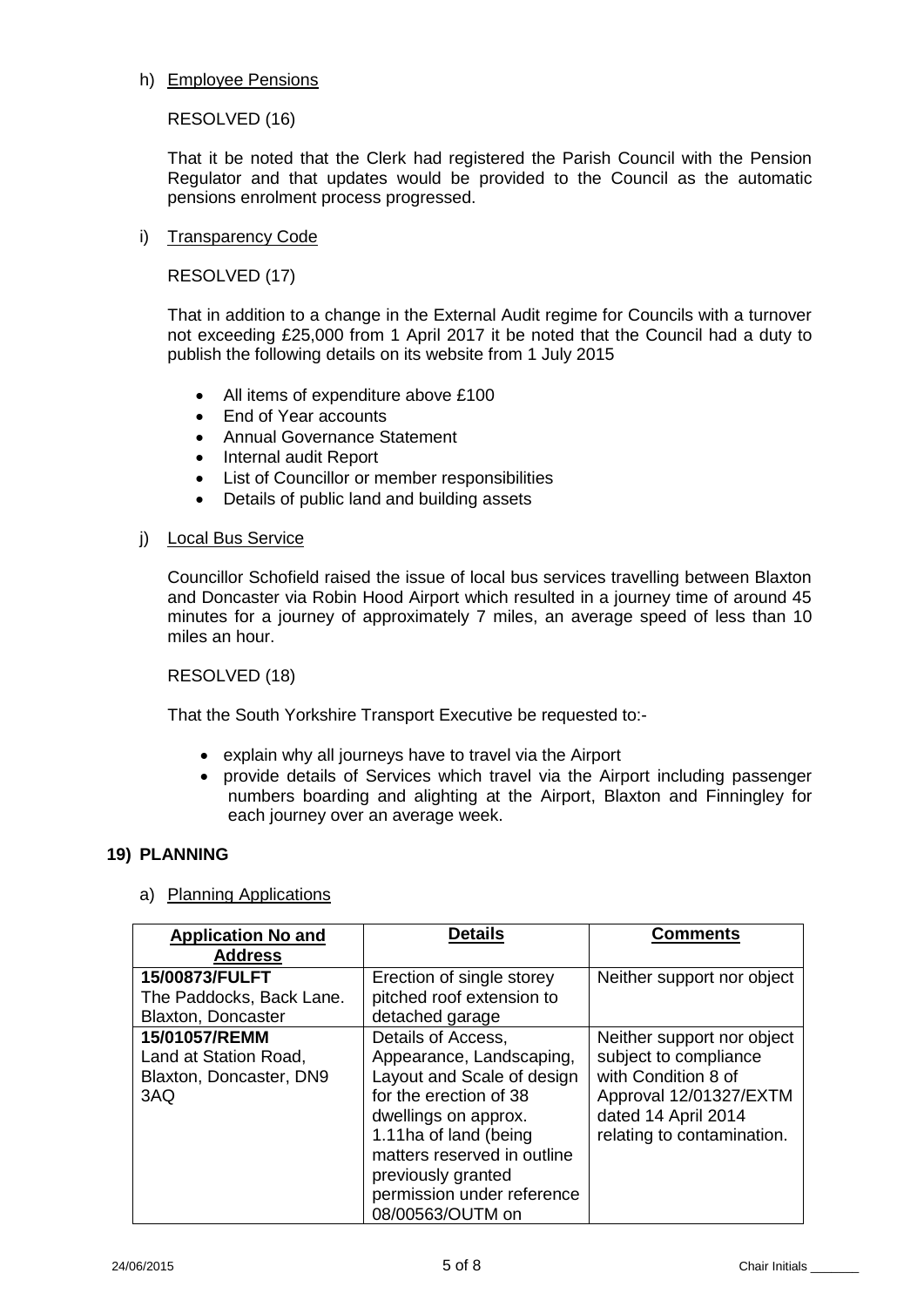| <b>Application No and</b><br><b>Address</b> | <b>Details</b>                                                                        | <b>Comments</b> |
|---------------------------------------------|---------------------------------------------------------------------------------------|-----------------|
|                                             | 22/07/09 and permission<br>extended by application<br>12/01327/EXTM on<br>14.04.2014) |                 |

## RESOLVED (19)

That the comments above be submitted to DMBC.

- b) Summerfields Estate Green Space **No Issues**
- c) Scoping Opinion on Fracking Exploration at Misson Notts CC 15/00147/SCO – Consultation Update – **Noted**

## **20) CHAIR'S REPORT**

## a) Roadside Bulbs

RESOLVED (20)

That bulbs for planting between trees on Thorne Road near to the Blue Bell be purchased when appropriate for planting by Need A Hand in September 2015.

b) Paving Around Planters

RESOLVED (21)

That a consideration of the supply and installation of paving slabs around the three planters near to Blaxton Roundabout be deferred for consideration at the next meeting.

### c) Cars for Sale on Back Lane

It was reported that up to three cars for sale had been parked on Park Lane in the area used for parking by visitors to the Village Hall.

RESOLVED (22)

That the Clerk be requested to contact DMBC for advice relating to the sale of multiple vehicles on the highway.

### d) Possible Development off Station Road adjacent to Railway Line

RESOLVED (23)

That it be noted that there was a possibility that an area adjacent to the railway line towards the rear of the Station Hotel and bounded by Low Pasture would be developed as a storage facility.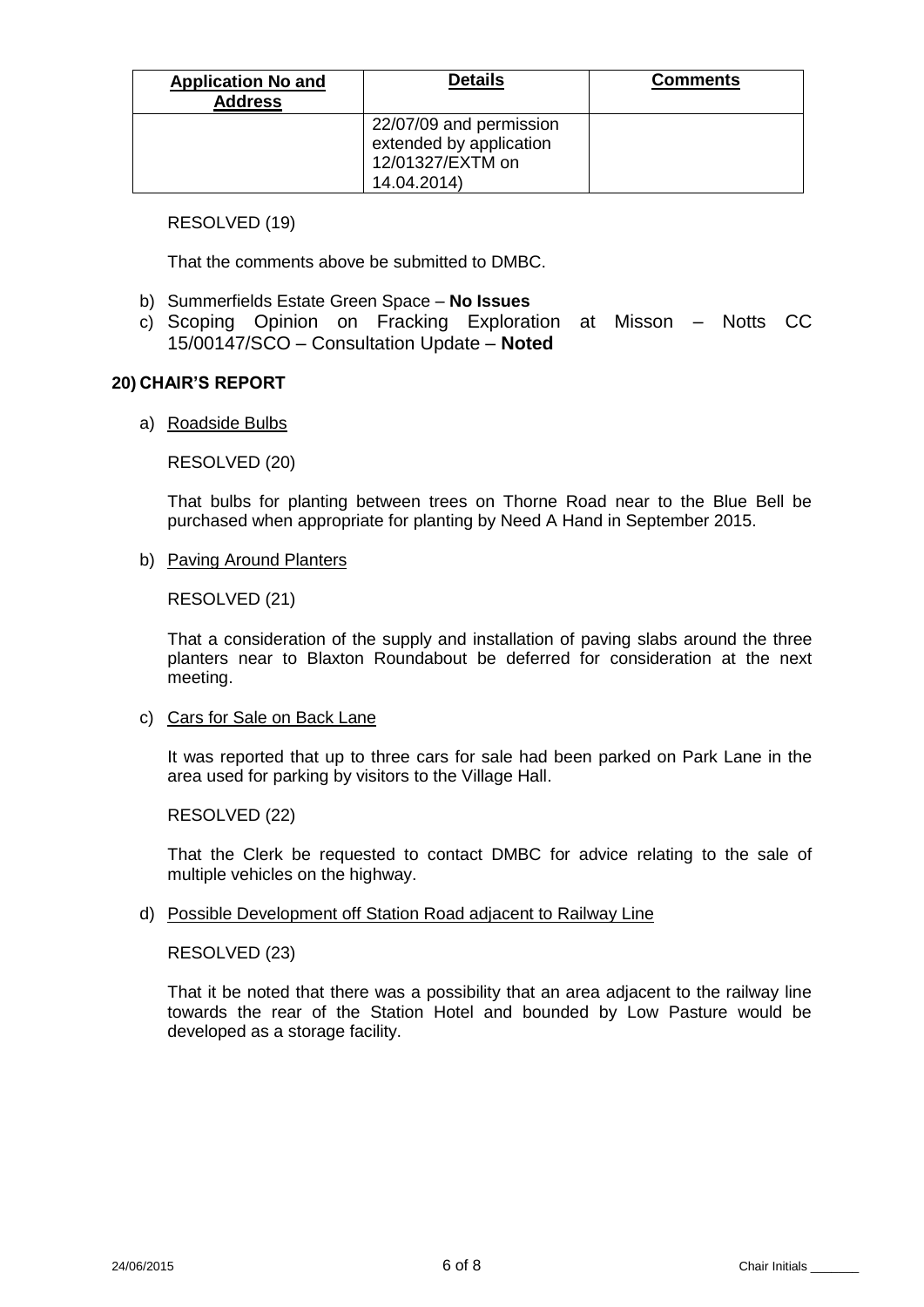## **21) BLAXTON PLAYING FIELD**

### Ball Wall, Bench and Seats

## RESOLVED (24)

That the Clerk be requested to review and update the quotations received previously for moving the Ball Wall and to seek quotations for the provision of a picnic table and benches for installation on the Playing Field.

## **22) BLAXTON VILLAGE HALL**

### a) Report from Village Hall Committee Annual Meeting on 20 May 2015

Councillors McCarron and Johnson reported on the Annual Meeting of the Village Hall Committee held on 20 May 2015.

RESOLVED (25)

That the reports, which covered current activities, lettings clashes and damp issues amongst other things be noted with thanks.

b) Damp on walls – Resolution 16

RESOLVED (26)

That the Clerk be requested to pass the two quotations received for remedial work to the Secretary of the Village Hall Committee so that the Committee could make a decision about future action.

### **23) JOINT PLAYING FIELD**

- a) Agenda 20 April 2015 **Noted**
- b) Minutes 20 April 2015 **Noted**
- c) Pavilion Update

RESOLVED (27)

That the report provided by Councillor Johnson explaining the strategy for progressing the Pavilion Project be received and noted and, that Blaxton Parish Council record full support for the process to be managed between the Playing Field Association and Finningley Parish Council subject to no costs falling on Blaxton Parish Council and, regular updates on the progress of the project.

d) Ramp Inspection Report March 2015

RESOLVED (28)

That the regular DMBC inspection of the Ramp on the Joint Playing Field be discontinued and that the Playing Field Association be requested to carry out an annual photographic comparison of the areas highlighted by the DMBC Inspecting **Officer** 

### RESOLVED (29)

That Need A Hand also be given a copy of the reference photographs and requested to notify the Clerk of any changes in the structure.